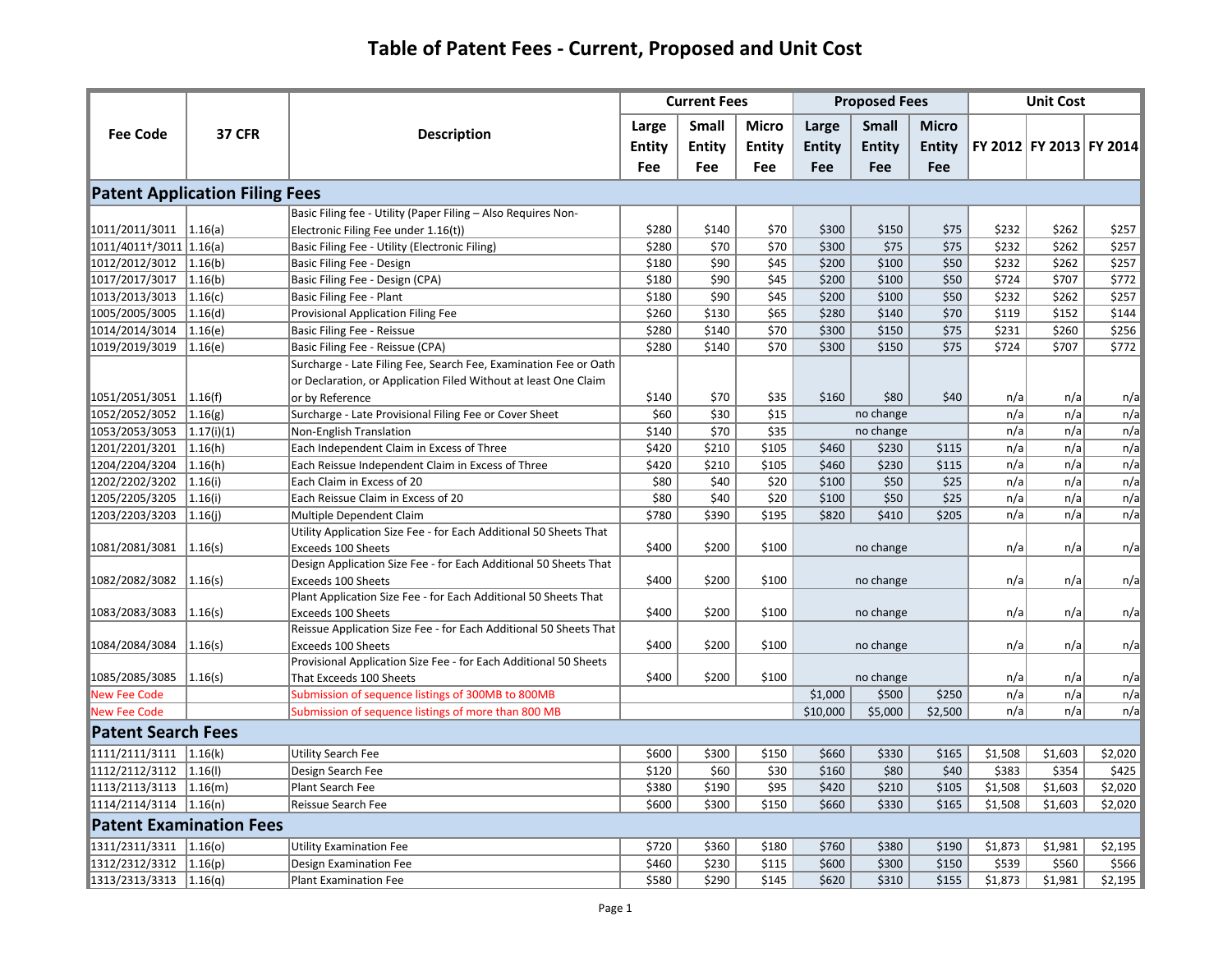|                                 |                                      |                                                                                   |               | <b>Current Fees</b> |              |               | <b>Proposed Fees</b> |               |         | <b>Unit Cost</b>        |         |
|---------------------------------|--------------------------------------|-----------------------------------------------------------------------------------|---------------|---------------------|--------------|---------------|----------------------|---------------|---------|-------------------------|---------|
|                                 |                                      |                                                                                   | Large         | <b>Small</b>        | <b>Micro</b> | Large         | <b>Small</b>         | <b>Micro</b>  |         |                         |         |
| <b>Fee Code</b>                 | <b>37 CFR</b>                        | <b>Description</b>                                                                | <b>Entity</b> | <b>Entity</b>       | Entity       | <b>Entity</b> | <b>Entity</b>        | <b>Entity</b> |         | FY 2012 FY 2013 FY 2014 |         |
|                                 |                                      |                                                                                   | Fee           | <b>Fee</b>          | <b>Fee</b>   | Fee           | <b>Fee</b>           | Fee           |         |                         |         |
| $1314/2314/3314$   1.16(r)      |                                      | <b>Reissue Examination Fee</b>                                                    | \$2,160       | \$1,080             | \$540        | \$2,200       | \$1,100              | \$550         | \$1,873 | \$1,981                 | \$2,195 |
|                                 | <b>Patent Post-Allowance Fees</b>    |                                                                                   |               |                     |              |               |                      |               |         |                         |         |
|                                 |                                      |                                                                                   |               |                     |              |               |                      |               |         |                         |         |
| 1501/2501/3501 1.18(a)(1)       |                                      | <b>Utility Issue Fee</b>                                                          | \$960         | \$480               | \$240        | \$1,000       | \$500                | \$250         | \$248   | \$270                   | \$280   |
| $1511/2511/3511$ $1.18(a)(1)$   |                                      | Reissue Issue Fee                                                                 | \$960         | \$480               | \$240        | \$1,000       | \$500                | \$250         | \$248   | \$270                   | \$280   |
| $1502/2502/3502$   1.18(b)(1)   |                                      | Design Issue Fee                                                                  | \$560         | \$280               | \$140        | \$1,000       | \$500                | \$250         | \$248   | \$270                   | \$280   |
| 1503/2503/3503 1.18(c)(1)       |                                      | Plant Issue Fee                                                                   | \$760         | \$380               | \$190        | \$1,000       | \$500                | \$250         | \$248   | \$270                   | \$280   |
| ר/a                             | 1.18(d)(1)                           | Publication Fee for Early, Voluntary, or Normal Publication                       | \$0\$         | \$0                 | \$0          |               | no change            |               | n/a     | n/a                     | n/a     |
| 1505                            | 1.18(d)(3)                           | Publication Fee for Republication                                                 |               | \$300               |              |               | no change            |               | n/a     | n/a                     | n/a     |
|                                 | <b>Patent Extension of Time Fees</b> |                                                                                   |               |                     |              |               |                      |               |         |                         |         |
| 1251/2251/3251 1.17(a)(1)       |                                      | Extension for Response Within First Month                                         | \$200         | \$100               | \$50         |               | no change            |               | n/a     | n/a                     | n/a     |
| $1252/2252/3252$ $1.17(a)(2)$   |                                      | Extension for Response Within Second Month                                        | \$600         | \$300               | \$150        |               | no change            |               | n/a     | n/a                     | n/a     |
| 1253/2253/3253 1.17(a)(3)       |                                      | <b>Extension for Response Within Third Month</b>                                  | \$1,400       | \$700               | \$350        |               | no change            |               | n/a     | n/a                     | n/a     |
| 1254/2254/3254 1.17(a)(4)       |                                      | Extension for Response Within Fourth Month                                        | \$2,200       | \$1,100             | \$550        |               | no change            |               | n/a     | n/a                     | n/a     |
| 1255/2255/3255 1.17(a)(5)       |                                      | Extension for Response Within Fifth Month                                         | \$3,000       | \$1,500             | \$750        |               | no change            |               | n/a     | n/a                     | n/a     |
|                                 | <b>Patent Maintenance Fees</b>       |                                                                                   |               |                     |              |               |                      |               |         |                         |         |
| <b>Rule Change</b>              |                                      | Revise Rules to Require Maintenance Fee Payments for All Reissue Patents          |               |                     |              |               |                      |               |         |                         |         |
| 1551/2551/3551 1.20(e)          |                                      | Due at 3.5 years                                                                  | \$1,600       | \$800               | \$400        |               | no change            |               | n/a     | n/a                     | n/a     |
| 1552/2552/3552 1.20(f)          |                                      | Due at 7.5 years                                                                  | \$3,600       | \$1,800             | \$900        |               | no change            |               | n/a     | n/a                     | n/a     |
| 1553/2553/3553 1.20(g)          |                                      | Due at 11.5 years                                                                 | \$7,400       | \$3,700             | \$1,850      |               | no change            |               | n/a     | n/a                     | n/a     |
| 1554/2554/3554                  | 1.20(h)                              | Surcharge - 3.5 year - Late Payment Within 6 Months                               | \$160         | \$80                | \$40         |               | no change            |               | n/a     | n/a                     | n/a     |
| 1555/2555/3555                  | 1.20(h)                              | Surcharge - 7.5 year - Late Payment Within 6 Months                               | \$160         | \$80                | \$40         |               | no change            |               | n/a     | n/a                     | n/a     |
| 1556/2556/3556                  | 1.20(h)                              | Surcharge - 11.5 year - Late Payment Within 6 Months                              | \$160         | \$80                | \$40         |               | no change            |               | n/a     | n/a                     | n/a     |
| 1558/2558                       | 1.17(m)                              | Petition for the Delayed Payment of the Fee for Maintaining a<br>Patent in Force  | \$1,700       | \$850               |              | \$2,000       | \$1,000              | \$500         | \$106   | \$115                   | \$113   |
|                                 | <b>Miscellaneous Patent Fees</b>     |                                                                                   |               |                     |              |               |                      |               |         |                         |         |
|                                 |                                      | Request for Continued Examination (RCE) - 1st Request (see 37                     |               |                     |              |               |                      |               |         |                         |         |
| $ 1801/2801/3801 \t 1.17(e)(1)$ |                                      | CFR 1.114)                                                                        | \$1,200       | \$600               | \$300        | \$1,500       | \$750                | \$375         | \$1,503 | \$1,474                 | \$1,348 |
|                                 |                                      | Request for Continued Examination (RCE) - 2nd and Subsequent                      |               |                     |              |               |                      |               |         |                         |         |
| 1820/2820/3820                  | 1.17(e)(2)                           | Request (see 37 CFR 1.114)                                                        | \$1,700       | \$850               | \$425        | \$2,000       | \$1,000              | $$500 \n n/a$ |         | n/a                     | \$1,310 |
| 1817/2817/3817 1.17(c)          |                                      | <b>Request for Prioritized Examination</b>                                        | \$4,000       | \$2,000             | \$1,000      |               | no change            |               | n/a     | n/a                     | n/a     |
| 1819/2819/3819                  | 1.17(d)                              | Correction of Inventorship After First Action on Merits                           | \$600         | \$300               | \$150        |               | no change            |               | n/a     | n/a                     | n/a     |
| 1830/2830/3830 1.17(i)(1)       |                                      | Processing Fee, Except in Provisional Applications                                | \$140         | \$70                | \$35         |               | no change            |               | n/a     | n/a                     | n/a     |
| 1808                            | (1.17(i)(2))                         | <b>Other Publication Processing Fee</b>                                           |               | \$130               |              |               | no change            |               | \$36    | \$39                    | \$27    |
| 1803                            | (1.17(i)(2))                         | Request for Voluntary Publication or Republication                                |               | \$130               |              |               | no change            |               | \$106   | \$115                   | \$113   |
| 1802/2802/3802 1.17(k)          |                                      | Request for Expedited Examination of a Design Application                         | \$900         | \$450               | \$225        |               | no change            |               | \$106   | \$115                   | \$113   |
| 1818/2818                       | 1.17(0)                              | Document Fee For Third-Party Submissions (see 37 CFR 1.290(f))                    | \$180         | \$90                | n/a          |               | no change            |               | n/a     | n/a                     | n/a     |
| $1806/2806/3806$   1.17(p)      |                                      | Submission of an Information Disclosure Statement after FAOM,<br>before Allowance | \$180         | \$90                | \$45         | \$300         | \$150                | \$75          | n/a     | n/a                     | n/a     |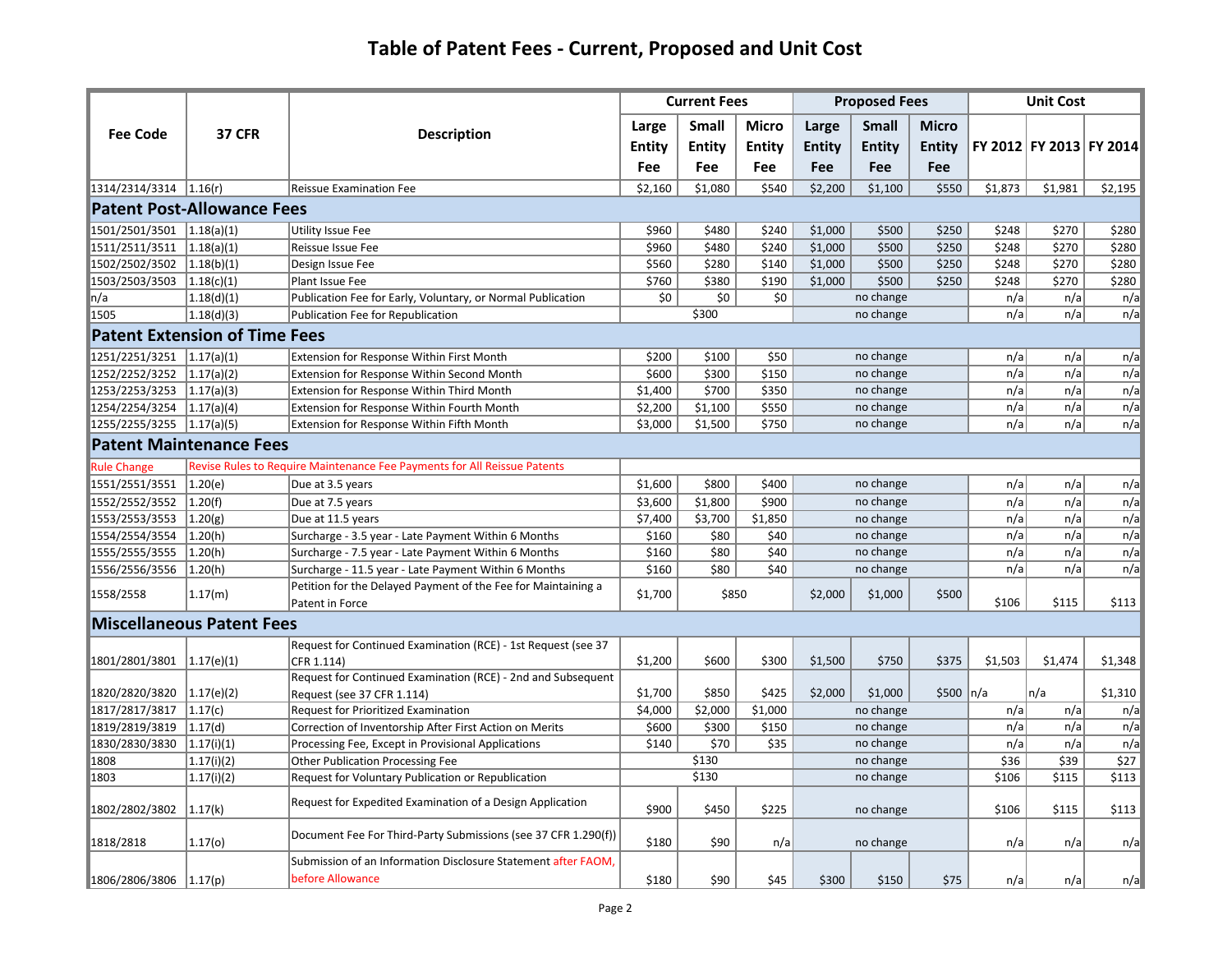|                                |                                     |                                                                        |               | <b>Proposed Fees</b><br><b>Current Fees</b> |              |               |               |               | <b>Unit Cost</b> |                         |            |
|--------------------------------|-------------------------------------|------------------------------------------------------------------------|---------------|---------------------------------------------|--------------|---------------|---------------|---------------|------------------|-------------------------|------------|
|                                |                                     |                                                                        | Large         | <b>Small</b>                                | <b>Micro</b> | Large         | Small         | <b>Micro</b>  |                  |                         |            |
| <b>Fee Code</b>                | <b>37 CFR</b>                       | <b>Description</b>                                                     | <b>Entity</b> | <b>Entity</b>                               | Entity       | <b>Entity</b> | <b>Entity</b> | <b>Entity</b> |                  | FY 2012 FY 2013 FY 2014 |            |
|                                |                                     |                                                                        | Fee           | Fee                                         | Fee          | Fee           | Fee           | Fee           |                  |                         |            |
|                                |                                     | Submission of an Information Disclosure Statement after                |               |                                             |              |               |               |               |                  |                         |            |
| New Fee Code                   |                                     | Allowance                                                              |               |                                             |              | \$600         | \$300         | \$150         | n/a              | n/a                     | n/a        |
| 1807                           | 1.17(q)                             | Processing Fee for Provisional Applications                            |               | \$50                                        |              |               | no change     |               | \$36             | \$39                    | \$27       |
| 1809/2809/3809                 | 1.17(r)                             | Filing a Submission After Final Rejection (see 37 CFR 1.129(a))        | \$840         | \$420                                       | \$210        |               | no change     |               | \$1,503          | \$1,474                 | \$1,348    |
| 1810/2810/3810 1.17(s)         |                                     | For Each Additional Invention to be Examined (see 37 CFR<br>(1.129(b)) | \$840         | \$420                                       | \$210        | no change     |               |               | \$1,503          | \$1,474                 | \$1,348    |
| <b>Post Issuance Fees</b>      |                                     |                                                                        |               |                                             |              |               |               |               |                  |                         |            |
| 1811                           | 1.20(a)                             | Certificate of Correction                                              |               | \$100                                       |              |               | \$150         |               | \$72             | \$69                    | \$74       |
| 1816                           | 1.20(b)                             | Processing Fee for Correcting Inventorship in a Patent                 |               | \$130                                       |              |               | \$150         |               | n/a              | n/a                     | n/a        |
| New Fee Code                   |                                     | Request for Ex Parte Reexamination (< 40 pages)                        |               |                                             |              | \$6,000       | \$3,000       | 1,500*        | n/a              | n/a                     | n/a        |
| 1812/2812/3812 1.20(c)(1)      |                                     | Request for Ex Parte Reexamination                                     | \$12,000      | \$6,000                                     | \$3,000*     |               | no change     |               | n/a              | n/a                     | n/a        |
|                                |                                     | Each Reexamination Independent Claim in Excess of Three and            |               |                                             |              |               |               |               |                  |                         |            |
|                                |                                     | Also in Excess of the Number of Such Claims in the Patent Under        |               |                                             |              |               |               |               |                  |                         |            |
| 1821/2821/3821                 | 1.20(c)(3)                          | Reexamination                                                          | \$420         | \$210                                       | \$105        | \$460         | \$230         | \$115         | n/a              | n/a                     | n/a        |
|                                |                                     | Each Reexamination Claim in Excess of 20 and Also in Excess of         |               |                                             |              |               |               |               |                  |                         |            |
| 1822/2822/3822 1.20(c)(4)      |                                     | the Number of Claims in the Patent Under Reexamination                 | \$80          | \$40                                        | \$20         | \$100         | \$50          | \$25          |                  |                         |            |
| 1814                           | 1.20(d)                             | Statutory Disclaimer, Including Terminal Disclaimer                    | \$160         | \$160                                       | \$160        |               | no change     |               | n/a<br>n/a       | n/a<br>n/a              | n/a<br>n/a |
| 1826/2826/3826                 | 1.20(k)(1)                          | <b>Request for Supplemental Examination</b>                            | \$4,400       | \$2,200                                     | \$1,100      |               | no change     |               | n/a              | \$5,490                 | \$5,445    |
|                                |                                     | Reexamination Ordered as a Result of Supplemental                      |               |                                             |              |               |               |               |                  |                         |            |
| 1827/2827/3827                 | 1.20(k)(2)                          | Examination                                                            | \$12,100      | \$6,050                                     | \$3,025      |               | no change     |               | n/a              | \$26,338                | \$29,140   |
|                                |                                     | Supplemental Examination Document Size Fee - for Nonpatent             |               |                                             |              |               |               |               |                  |                         |            |
| 1828/2828/3828                 | (1.20(k)(3)(i))                     | Document Having Between 21 and 50 Sheets                               | \$180         | \$90                                        | \$45         |               | no change     |               | n/a              | n/a                     | n/a        |
|                                |                                     | Supplemental Examination Document Size Fee - for Each                  |               |                                             |              |               |               |               |                  |                         |            |
|                                |                                     | Additional 50 Sheets or a Fraction Thereof in a Nonpatent              |               |                                             |              |               |               |               |                  |                         |            |
| 1829/2829/3829  1.20(k)(3)(ii) |                                     | Document                                                               | \$280         | \$140                                       | \$70         |               | no change     |               | n/a              | n/a                     | n/a        |
|                                |                                     | Third-Party Filers Are Not Eligible for the Micro Entity Fee.          |               |                                             |              |               |               |               |                  |                         |            |
|                                | <b>Patent Trial and Appeal Fees</b> |                                                                        |               |                                             |              |               |               |               |                  |                         |            |
|                                |                                     | Petitions to the Chief Administrative Patent Judge Under 37 CFR        |               |                                             |              |               |               |               |                  |                         |            |
| 1405                           | 41.20(a)                            | 41.3                                                                   |               | \$400                                       |              |               | no change     |               | n/a              | n/a                     | \$4,762    |
| 1401/2401/3401                 | 41.20(b)(1)                         | Notice of Appeal                                                       | \$800         | \$400                                       | 200*         | \$1,000       | \$500         | 250*          | n/a              | n/a                     | \$33       |
| ∣n/a                           | 41.20(b)(2)(i)                      | Filing a Brief in Support of an Appeal                                 | \$0           | \$0                                         | \$0          |               | no change     |               | n/a              | n/a                     | n/a        |
|                                |                                     | Filing a Brief in Support of an Appeal in an Inter Partes              |               |                                             |              |               |               |               |                  |                         |            |
| 1404/2404/3404                 | 41.20(b)(2)(ii)                     | <b>Reexamination Proceeding</b>                                        | \$2,000       | \$1,000                                     | 500*         |               | no change     |               | n/a              | n/a                     | \$16,545   |
| 1403/2403/3403                 | 41.20(b)(3)                         | Request for Oral Hearing                                               | \$1,300       | \$650                                       | 325*         |               | no change     |               | n/a              | n/a                     | \$1,657    |
|                                |                                     | Forwarding an Appeal in an Application or Ex Parte                     |               |                                             |              |               |               |               |                  |                         |            |
| 1413/2413/3413 41.20(b)(4)     |                                     | Reexamination Proceeding to the Board                                  | \$2,000       | \$1,000                                     | 500*         | \$2,500       | \$1,250       | $625*$        | n/a              | n/a                     | \$4,736    |
| 1406                           | 42.15(a)(1)                         | Inter Partes Review Request Fee - Up to 20 Claims                      |               | \$9,000                                     |              |               | \$14,000      |               | n/a              | n/a                     | \$20,467   |
| 1414                           | 42.15(a)(2)                         | Inter Partes Review Post-Institution Fee - Up to 15 Claims             |               | \$14,000                                    |              |               | \$16,500      |               | n/a              | n/a                     | \$15,263   |
| 1407                           | 42.15(a)(3)                         | Inter Partes Review Request of Each Claim in Excess of 20              |               | \$200                                       |              |               | \$300         |               | n/a              | n/a                     | n/a        |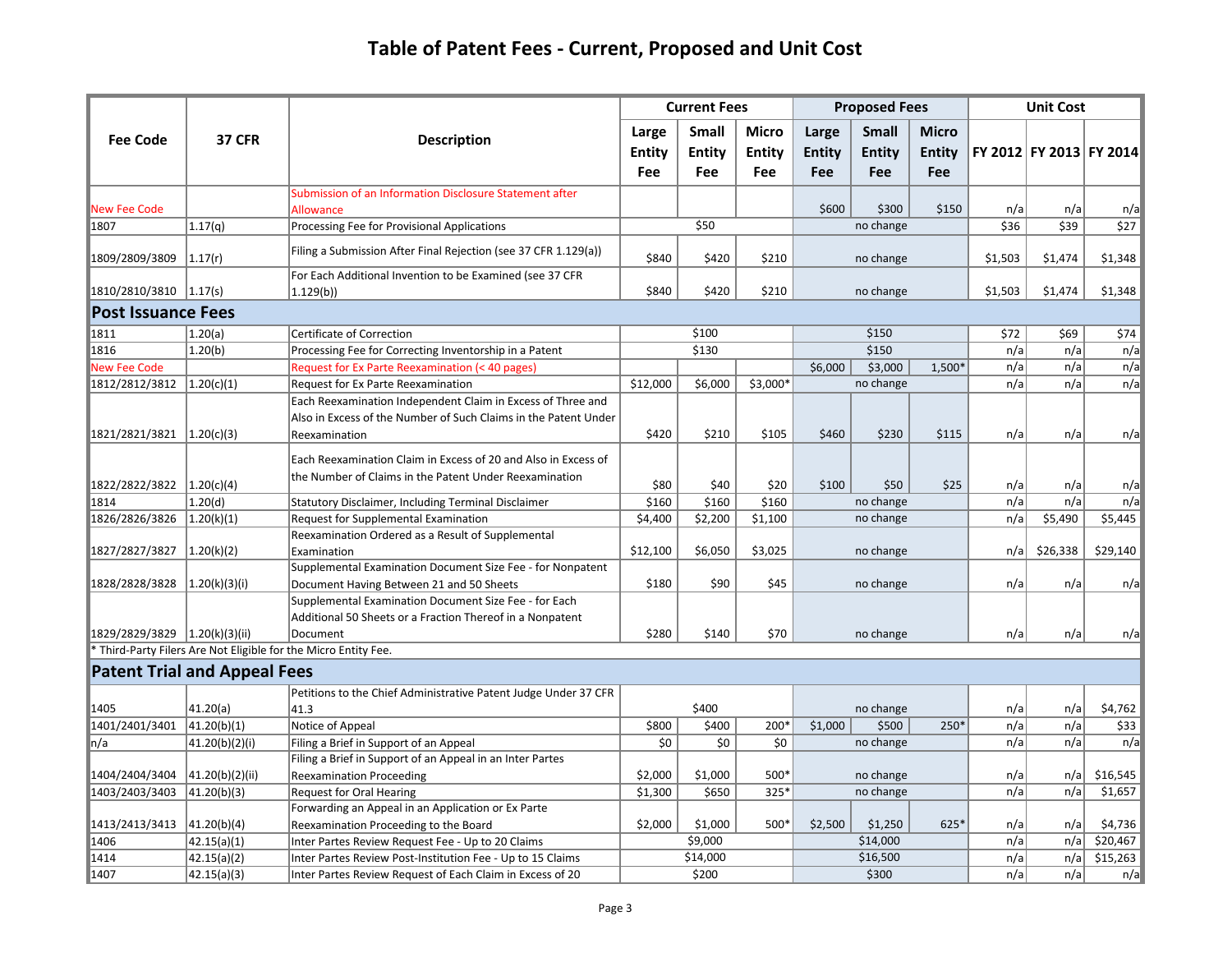|                             |               |                                                                                                                       | <b>Current Fees</b>           |                               |                                      |                               | <b>Proposed Fees</b>                 |                                      |       | <b>Unit Cost</b> |                         |
|-----------------------------|---------------|-----------------------------------------------------------------------------------------------------------------------|-------------------------------|-------------------------------|--------------------------------------|-------------------------------|--------------------------------------|--------------------------------------|-------|------------------|-------------------------|
| <b>Fee Code</b>             | <b>37 CFR</b> | Description                                                                                                           | Large<br><b>Entity</b><br>Fee | <b>Small</b><br>Entity<br>Fee | <b>Micro</b><br><b>Entity</b><br>Fee | Large<br><b>Entity</b><br>Fee | <b>Small</b><br><b>Entity</b><br>Fee | <b>Micro</b><br><b>Entity</b><br>Fee |       |                  | FY 2012 FY 2013 FY 2014 |
| 1415                        | 42.15(a)(4)   | Inter Partes Post-Institution Request of Each Claim in Excess of<br>15                                                |                               | \$400                         |                                      |                               | \$600                                |                                      | n/a   | n/a              | n/a                     |
|                             |               | Post-Grant or Covered Business Method Review Request Fee -                                                            |                               |                               |                                      |                               |                                      |                                      |       |                  |                         |
| 1408                        | 42.15(b)(1)   | Up to 20 Claims                                                                                                       |                               | \$12,000                      |                                      | \$16,000                      |                                      |                                      | n/a   | n/a              | \$23,589                |
|                             |               | Post-Grant or Covered Business Method Review Post-Institution                                                         |                               |                               |                                      |                               |                                      |                                      |       |                  |                         |
| 1416                        | 42.15(b)(2)   | Fee - Up to 15 Claims                                                                                                 |                               | \$18,000                      |                                      |                               | \$22,000                             |                                      | n/a   | n/a              | \$34,721                |
|                             |               | Post-Grant or Covered Business Method Review Request of Each                                                          |                               |                               |                                      |                               |                                      |                                      |       |                  |                         |
| 1409                        | 42.15(b)(3)   | Claim in Excess of 20                                                                                                 |                               | \$250                         |                                      |                               | \$375                                |                                      | n/a   | n/a              | n/a                     |
|                             |               | Post-Grant or Covered Business Method Review Post-Institution                                                         |                               |                               |                                      |                               |                                      |                                      |       |                  |                         |
| 1417                        | 42.15(b)(4)   | Request of Each Claim in Excess of 15                                                                                 | \$550                         |                               |                                      |                               | \$825                                |                                      | n/a   | n/a              | n/a                     |
| 1412                        | 42.15(c)(1)   | Petition for a Derivation Proceeding                                                                                  | \$400                         |                               |                                      |                               | no change                            |                                      | n/a   | n/a              | \$1,942                 |
|                             |               | Request to Make a Settlement Agreement Available and Other                                                            |                               |                               |                                      |                               |                                      |                                      |       |                  |                         |
| 1411                        | 42.15(d)      | Requests Filed in a Patent Trial Proceeding                                                                           | \$400                         |                               |                                      |                               | no change                            |                                      | n/a   | n/a              | n/a                     |
|                             |               | Third-Party Filers Are Not Eligible for the Micro Entity Fee.                                                         |                               |                               |                                      |                               |                                      |                                      |       |                  |                         |
| <b>Patent Petition Fees</b> |               |                                                                                                                       |                               |                               |                                      |                               |                                      |                                      |       |                  |                         |
|                             |               | Petitions Requiring the Petition Fee Set Forth in 37 CFR 1.17(f)                                                      |                               |                               |                                      |                               |                                      |                                      |       |                  |                         |
| 1462/2462/3462              | 1.17(f)       | (Group I)                                                                                                             | \$400                         | \$200                         | \$100                                |                               | no change                            |                                      | \$305 | \$307            | \$211                   |
|                             |               | Petitions Requiring the Petition Fee Set Forth in 37 CFR 1.17(g)                                                      |                               |                               |                                      |                               |                                      |                                      |       |                  |                         |
| 1463/2463/3463 1.17(g)      |               | (Group II)                                                                                                            | \$200                         | \$100                         | \$50                                 |                               | no change                            |                                      | \$305 | \$307            | \$211                   |
|                             |               | Petitions Requiring the Petition Fee Set Forth in 37 CFR 1.17(h)                                                      |                               |                               |                                      |                               |                                      |                                      |       |                  |                         |
| 1464/2464/3464              | 1.17(h)       | (Group III)                                                                                                           | \$140                         | \$70                          | \$35                                 | no change                     |                                      | \$106                                | \$115 | \$113            |                         |
|                             |               | Petition for Revival of an Abandoned Application for a Patent,                                                        |                               |                               |                                      |                               |                                      |                                      |       |                  |                         |
|                             |               | for the Delayed Payment of the Fee for Issuing Each Patent, or<br>for the Delayed Response by the Patent Owner in any |                               |                               |                                      |                               |                                      |                                      |       |                  |                         |
| 1453/2453                   | 1.17(m)       | <b>Reexamination Proceeding</b>                                                                                       | \$1,700                       | \$850                         | \$850                                | \$2,000                       | \$1,000                              | \$500                                | \$305 | \$307            | \$211                   |
|                             |               | Petition for the Delayed Submission of a Priority or Benefit                                                          |                               |                               |                                      |                               |                                      |                                      |       |                  |                         |
| 1454/2454/3454              | 1.17(m)       | Claim, or to Restore the Right of Priority or Benefit                                                                 | \$1,700                       | \$850                         | \$850                                | \$2,000                       | \$1,000                              | \$500                                | \$305 | \$307            | \$211                   |
|                             |               |                                                                                                                       |                               |                               |                                      |                               |                                      |                                      |       |                  |                         |
| 1781                        | 1.1031(a)     | Hague International Design Application Fees - Transmittal Fee                                                         |                               | \$120                         |                                      | \$120                         | \$60                                 | \$30                                 | n/a   | n/a              | n/a                     |
|                             |               | Petition to convert an international design application to a                                                          |                               | \$180                         |                                      |                               | \$90                                 | \$45                                 |       |                  |                         |
| 1783                        | 1.17(t)       | design application under 35 U.S.C. chapter 16                                                                         |                               |                               |                                      | \$180                         |                                      |                                      | n/a   | n/a              | n/a                     |
|                             |               | Petition to Excuse Applicant's Failure to Act Within Prescribed                                                       |                               |                               |                                      |                               |                                      |                                      |       |                  |                         |
| 1784/2784                   | 1.17(m)       | Time Limits in an International Design Application                                                                    | \$1,700                       | \$850                         | \$850                                | \$2,000                       | \$1,000                              | \$500                                | n/a   | n/a              | n/a                     |
| 1455                        | 1.18(e)       | Filing an Application for Patent Term Adjustment                                                                      |                               | \$200                         |                                      |                               | no change                            |                                      | \$106 | \$115            | \$113                   |
| 1456                        | 1.18(f)       | Request for Reinstatement of Term Reduced                                                                             | \$400                         |                               |                                      | no change                     |                                      | \$106                                | \$115 | \$113            |                         |
|                             |               | Petitions in a Reexamination Proceeding, Except for those                                                             |                               |                               |                                      |                               |                                      |                                      |       |                  |                         |
| 1824/2824/3824              | 1.20(c)(6)    | Specifically Enumerated in 37 CFR 1.550(i) and 1.937(d)                                                               | \$1,940<br>\$970<br>485*      |                               |                                      | no change                     |                                      | n/a                                  | n/a   | n/a              |                         |
| 1457                        | 1.20(j)(1)    | Extension of Term of Patent                                                                                           | \$1,120                       |                               |                                      |                               | no change                            |                                      | \$106 | \$115            | \$113                   |
| 1458                        | (1.20(j)(2))  | Initial Application for Interim Extension (see 37 CFR 1.790)                                                          |                               | \$420                         |                                      |                               | no change                            |                                      | \$106 | \$115            | \$113                   |
| 1459                        | 1.20(i)(3)    | Subsequent Application for Interim Extension (see 37 CFR 1.790)                                                       |                               | \$220                         |                                      |                               | no change                            |                                      | \$106 | \$115            | \$113                   |
|                             |               | * Third-Party Filers Are Not Eligible for the Micro Entity Fee.                                                       |                               |                               |                                      |                               |                                      |                                      |       |                  |                         |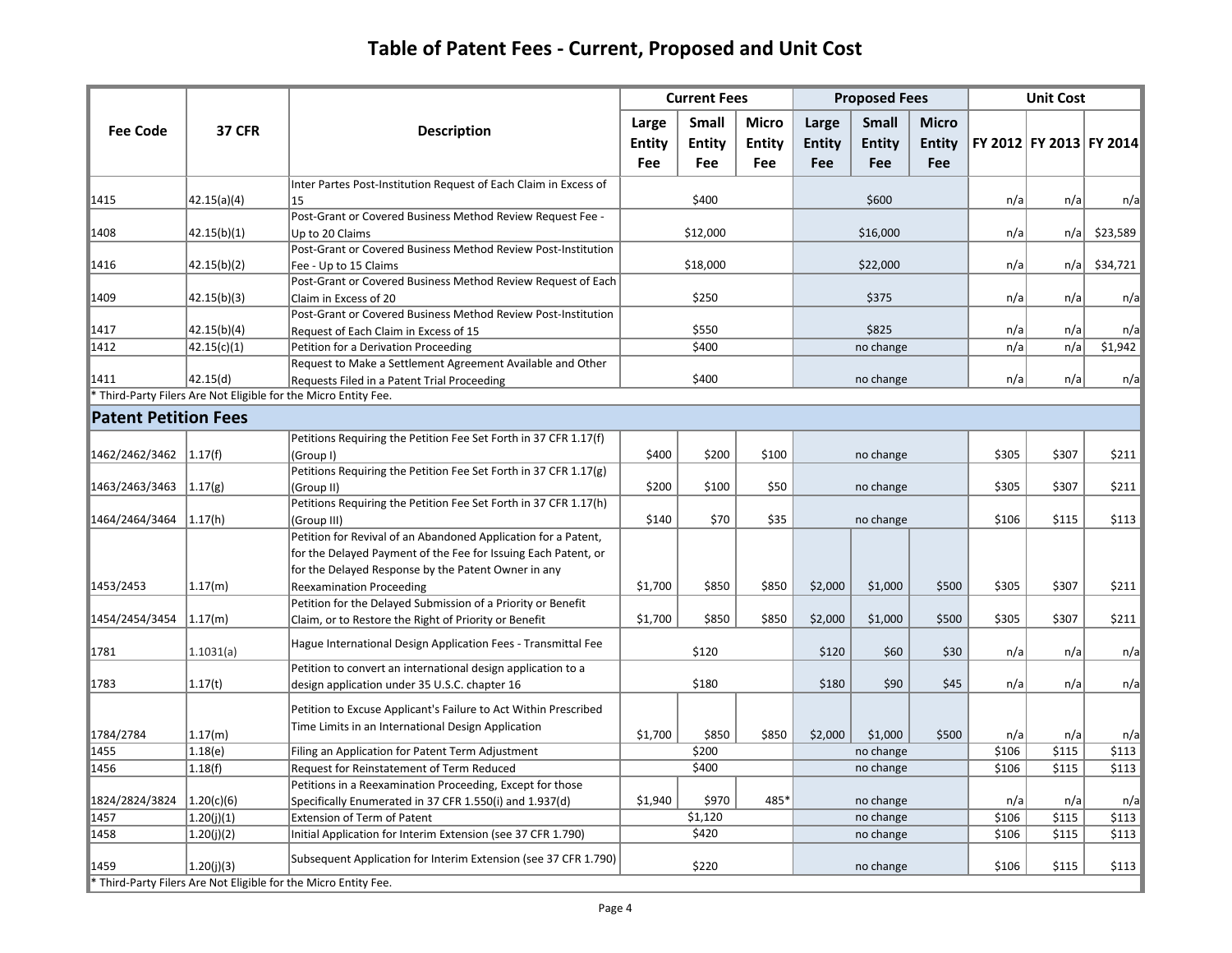|                                      |                                       |                                                                        |               | <b>Current Fees</b> |                  |               | <b>Proposed Fees</b>   |               |            | <b>Unit Cost</b>        |            |
|--------------------------------------|---------------------------------------|------------------------------------------------------------------------|---------------|---------------------|------------------|---------------|------------------------|---------------|------------|-------------------------|------------|
| <b>Fee Code</b>                      | <b>37 CFR</b>                         |                                                                        | Large         | Small               | Micro            | Large         | <b>Small</b>           | <b>Micro</b>  |            |                         |            |
|                                      |                                       | <b>Description</b>                                                     | <b>Entity</b> | <b>Entity</b>       | Entity           | <b>Entity</b> | <b>Entity</b>          | <b>Entity</b> |            | FY 2012 FY 2013 FY 2014 |            |
|                                      |                                       |                                                                        | Fee           | Fee                 | Fee              | Fee           | Fee                    | Fee           |            |                         |            |
|                                      | <b>PCT Fees - National Stage</b>      |                                                                        |               |                     |                  |               |                        |               |            |                         |            |
| 1631/2631/3631 1.492(a)              |                                       | <b>Basic National Stage Fee</b>                                        | \$280         | \$140               | \$70             | \$300         | \$150                  | \$75          | \$319      | \$338                   | \$350      |
|                                      |                                       | National Stage Search Fee - U.S. was the ISA or IPEA and All           |               |                     |                  |               |                        |               |            |                         |            |
| n/a                                  | 1.492(b)(1)                           | Claims Satisfy PCT Article 33(1)-(4)                                   | \$0           | \$0                 | \$0              |               | no change              |               | n/a        | n/a                     | n/a        |
| 1641/2641/3641                       | 1.492(b)(2)                           | National Stage Search Fee - U.S. Was the ISA                           | \$120         | \$60                | $\overline{$}30$ | \$140         | \$70                   | \$35          | \$293      | \$272                   | \$300      |
|                                      |                                       | National Stage Search Fee - Search Report Prepared and                 |               |                     |                  |               |                        |               |            |                         |            |
| $ 1642/2642/3642 \t 1.492(b)(3)$     |                                       | Provided to USPTO                                                      | \$480         | \$240               | \$120            | \$520         | \$260                  | \$130         | \$1,508    | \$1,603                 | \$2,020    |
| 1632/2632/3632 1.492(b)(4)           |                                       | National Stage Search Fee - All Other Situations                       | \$600         | \$300               | \$150            | \$660         | \$330                  | \$165         | \$1,508    | \$1,603                 | \$2,020    |
|                                      |                                       | National Stage Examination Fee - U.S. was the ISA or IPEA and          |               |                     |                  |               |                        |               |            |                         |            |
| ∥n/a                                 | 1.492(c)(2)                           | All Claims Satisfy PCT Article 33(1)-(4)                               | \$0           | \$0                 | \$0              |               | no change              |               | n/a        | n/a                     | n/a        |
| 1633/2633/3633                       | 1.492(c)(2)                           | National Stage Examination Fee - All Other Situations                  | \$720         | \$360               | \$180            | \$760         | \$380                  | \$190         | \$1,873    | \$1,981                 | \$2,195    |
| 1614/2614/3614 1.492(d)              |                                       | Each Independent Claim in Excess of Three                              | \$420         | \$210               | \$105            | \$460         | \$230                  | \$115         | n/a        | n/a                     | n/a        |
| 1615/2615/3615 1.492(e)              |                                       | Each Claim in Excess of 20                                             | \$80          | \$40                | \$20             | \$100         | \$50                   | \$25          | n/a        | n/a                     | n/a        |
| 1616/2616/3616 1.492(f)              |                                       | Multiple Dependent Claim                                               | \$780         | \$390               | \$195            | \$820         | \$410                  | \$205         | n/a        | n/a                     | n/a        |
|                                      |                                       | Search Fee, Examination Fee or Oath or Declaration After the           |               |                     |                  |               |                        |               |            |                         |            |
| 1617/2617/3617                       | 1.492(h)                              | Date of Commencement of the National Stage                             | \$140         | \$70                | \$35             |               | no change              |               | n/a        | n/a                     | n/a        |
| 1618/2618/3618 1.492(i)              |                                       | English Translation After Thirty Months From Priority Date             | \$140         | \$70                | \$35             |               | no change              |               | n/a        | n/a                     | n/a        |
|                                      |                                       | National Stage Application Size Fee - for Each Additional 50           |               |                     |                  |               |                        |               |            |                         |            |
| $ 1681/2681/3681 \t   1.492(j) $     |                                       | Sheets That Exceeds 100 Sheets                                         | \$400         | \$200               | \$100            |               | no change              |               | n/a        | n/a                     | n/a        |
|                                      | <b>PCT Fees - International Stage</b> |                                                                        |               |                     |                  |               |                        |               |            |                         |            |
| $1601/2601/3601$ $1.445(a)(1)(i)(A)$ |                                       | <b>Transmittal Fee</b>                                                 | \$240         | \$120               | \$60             |               | no change              |               | \$275      | \$328                   | \$310      |
|                                      |                                       | Search Fee - Regardless of Whether There is a Corresponding            |               |                     |                  |               |                        |               |            |                         |            |
|                                      |                                       | Application (see 35 U.S.C. 361(d) and PCT Rule 16)                     |               |                     |                  |               |                        |               |            |                         |            |
| 1602/2602/3602 1.445(a)(2)(i)        |                                       |                                                                        | \$2,080       | \$1,040             | \$520            |               | no change              |               | \$1,931    | \$1,979                 | \$1,839    |
|                                      |                                       | Supplemental Search Fee When Required, per Additional                  |               |                     |                  |               |                        |               |            |                         |            |
| $ 1604/2604/3604 \t 1.445(a)(3)(1)$  |                                       | Invention                                                              | \$2,080       | \$1,040             | \$520            |               | no change              |               | \$1,931    | \$1,979                 | \$1,839    |
| $ 1621/2621/3621 \t 1.445(a)(4)(1)$  |                                       | Transmitting Application to Intl. Bureau to Act as Receiving<br>Office | \$240         | \$120               | \$60             |               | no change              |               | \$9        | \$11                    | \$5        |
| 1605/2605/3605  1.482(a)(1)(i)(A)    |                                       | Preliminary Examination Fee - U.S. Was the ISA                         | \$600         | \$300               | \$150            |               | no change              |               | \$838      | \$824                   | \$827      |
| 1606/2606/3606                       | 1.482(a)(1)(ii)(A)                    | Preliminary Examination Fee - U.S. Was Not the ISA                     | \$760         | \$380               | \$190            |               | no change              |               | \$838      | \$824                   | \$827      |
| 1607/2607/3607                       | 1.482(a)(2)(1)                        | Supplemental Examination Fee per Additional Invention                  | \$600         | \$300               | \$150            |               | no change              |               | \$838      | \$824                   | \$827      |
| 1619/2619/3619                       |                                       | Late Payment Fee                                                       |               | variable            |                  |               | no change              |               | n/a        | n/a                     | n/a        |
| <b>New Fee Code</b>                  |                                       | Late Filing of Sequence Listing                                        |               |                     |                  | \$300         | \$150                  | \$75          | n/a        | n/a                     | n/a        |
| <b>Patent Service Fees</b>           |                                       |                                                                        |               |                     |                  |               |                        |               |            |                         |            |
|                                      |                                       |                                                                        |               |                     |                  |               |                        |               |            |                         |            |
| 8001                                 |                                       | Printed Copy of Patent W/O Color, Delivery by USPS, USPTO              |               | \$3                 |                  |               |                        |               |            |                         |            |
| 8003                                 | 1.19(a)(1) <br>(1.19(a)(2))           | Box, or Electronic Means<br>Printed Copy of Plant Patent in Color      |               | \$15                |                  |               | no change<br>no change |               | n/a<br>n/a | n/a<br>n/a              | n/a<br>n/a |
|                                      |                                       | Color Copy of Patent (Other Than Plant Patent) Containing a            |               |                     |                  |               |                        |               |            |                         |            |
| 8004                                 | 1.19(a)(3)                            | <b>Color Drawing</b>                                                   |               | \$25                |                  |               | no change              |               | n/a        | n/a                     | n/a        |
| 8005                                 | (1.19(a)(1))                          | Patent Application Publication (PAP)                                   |               | \$3                 |                  |               | no change              |               | n/a        | n/a                     | n/a        |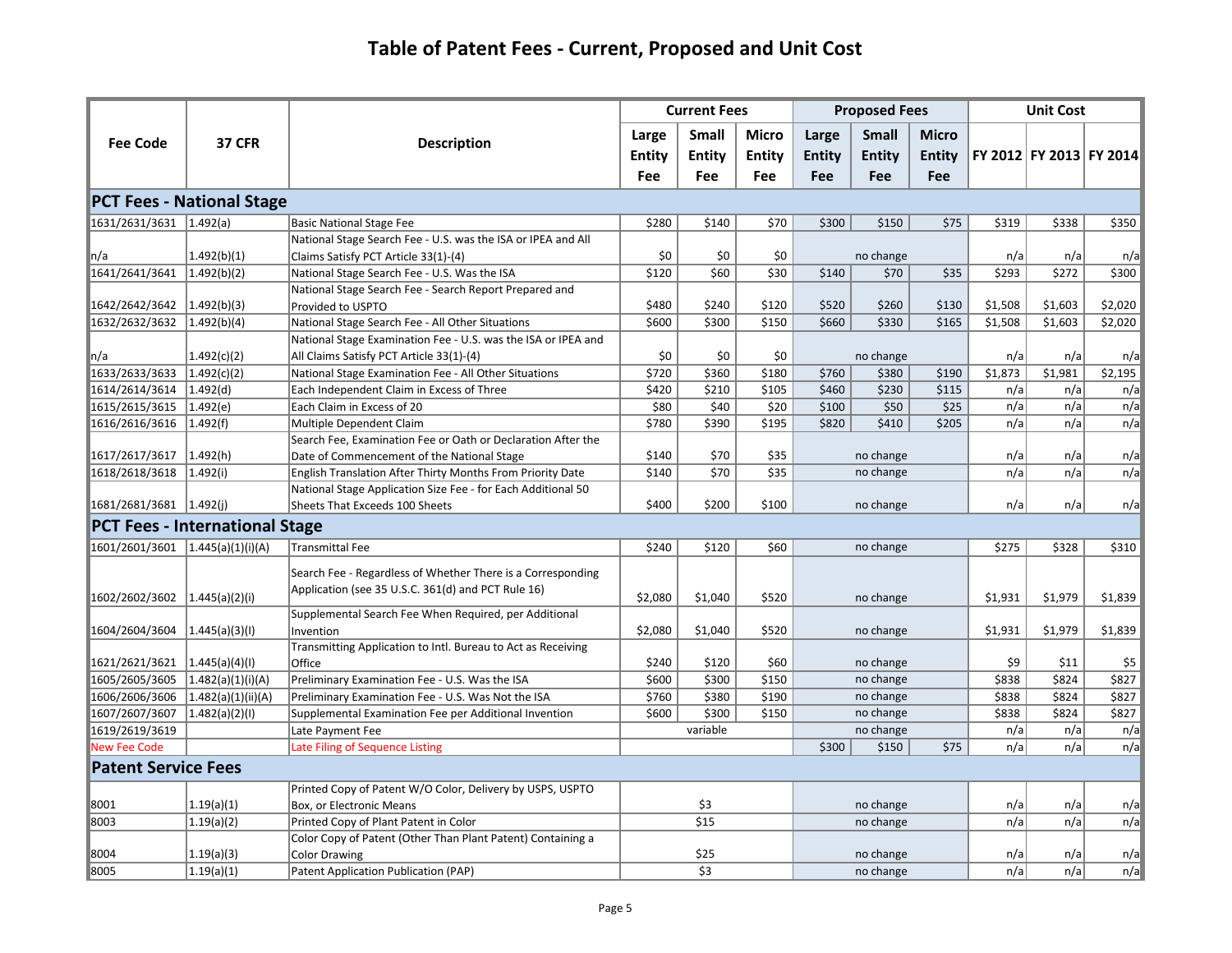|                     |                                                  |                                                                                                                                                                                                                                                                                 |                     | <b>Current Fees</b> |              |               | <b>Proposed Fees</b> |               |            | <b>Unit Cost</b> |                         |  |            |     |     |     |
|---------------------|--------------------------------------------------|---------------------------------------------------------------------------------------------------------------------------------------------------------------------------------------------------------------------------------------------------------------------------------|---------------------|---------------------|--------------|---------------|----------------------|---------------|------------|------------------|-------------------------|--|------------|-----|-----|-----|
| <b>Fee Code</b>     | <b>37 CFR</b>                                    | <b>Description</b>                                                                                                                                                                                                                                                              | Large               | <b>Small</b>        | <b>Micro</b> | Large         | Small                | <b>Micro</b>  |            |                  |                         |  |            |     |     |     |
|                     |                                                  |                                                                                                                                                                                                                                                                                 | Entity              | Entity              | Entity       | <b>Entity</b> | Entity               | <b>Entity</b> |            |                  | FY 2012 FY 2013 FY 2014 |  |            |     |     |     |
|                     |                                                  |                                                                                                                                                                                                                                                                                 | Fee                 | Fee                 | <b>Fee</b>   | Fee           | Fee                  | Fee           |            |                  |                         |  |            |     |     |     |
| 8007                | (1.19(b)(1)(i)(A))<br>$(ii)(A)$ , and $(iii)(A)$ | Copy of Patent Application as Filed                                                                                                                                                                                                                                             |                     | \$20                |              |               | \$35                 |               | n/a        | n/a              | n/a                     |  |            |     |     |     |
| 8008                | (1.19(b)(1)(i)(B))                               | Copy of Patent-Related File Wrapper and Contents of 400 or<br>Fewer Pages, if Provided on Paper                                                                                                                                                                                 |                     | \$200               |              |               | discontinue          |               | n/a        | n/a              | n/a                     |  |            |     |     |     |
| 8009                | (1.19(b)(1)(i)(C))                               | Additional Fee for Each Additional 100 Pages of Patent-Related<br>File Wrapper and (Paper) Contents, or Portion Thereof                                                                                                                                                         | \$40<br>discontinue |                     |              |               |                      |               |            |                  |                         |  |            | n/a | n/a | n/a |
| 8010                | (1.19(b)(1)(i)(D))                               | Individual Application Documents, Other Than Application as<br>Filed, per Document                                                                                                                                                                                              |                     | \$25                |              | no change     |                      |               | n/a        | n/a              | n/a                     |  |            |     |     |     |
| <b>New Fee Code</b> |                                                  | Copy Patent File Wrapper, Paper Medium, Any Number of<br><b>Sheets</b>                                                                                                                                                                                                          |                     |                     |              |               | \$280                |               | n/a        | n/a              | n/a                     |  |            |     |     |     |
| <b>New Fee Code</b> |                                                  | Copy Patent File Wrapper, Electronic Medium, Any Size                                                                                                                                                                                                                           |                     |                     |              |               | \$55                 |               | n/a        | n/a              | n/a                     |  |            |     |     |     |
| 8011                | 1.19(b)(1)(ii)(B)<br>and (iii)(B)                | Copy of Patent-Related File Wrapper and Contents if Provided<br>Electronically or on a Physical Electronic Medium as Specified in<br>1.19(b)(1)(ii)                                                                                                                             | \$55                |                     |              | discontinue   |                      |               |            |                  |                         |  | n/a<br>n/a | n/a |     |     |
| 8012                | (1.19(b)(1)(ii)(C))                              | Additional Fee for Each Continuing Physical Electronic Medium<br>in Single Order of 1.19(b)(1)(ii)(B)                                                                                                                                                                           |                     | \$15                |              | discontinue   |                      |               | n/a        | n/a              | n/a                     |  |            |     |     |     |
| 8041                | (1.19(b)(2)(i)(A))                               | Copy of Patent-Related File Wrapper Contents That Were<br>Aubmitted and are Stored on Compact Disk or Other Electronic<br>Form (e.g., Compact Disks Stored in Artifact Folder), Other Than<br>as Available in 1.19(b)(1); First Physical Electronic Medium in a<br>Single Order |                     |                     | discontinue  |               |                      | n/a           | n/a        | n/a              |                         |  |            |     |     |     |
| 8042                | (1.19(b)(2)(i)(B))                               | Additional Fee for Each Continuing Copy of Patent-Related File<br>Wrapper Contents as Specified in 1.19(b)(2)(i)(A)                                                                                                                                                             |                     | \$55<br>\$15        |              |               |                      |               | n/a        | n/a              | n/a                     |  |            |     |     |     |
|                     |                                                  | Copy of Patent-Related File Wrapper Contents That Were<br>Submitted and are Stored on Compact Disk, or Other Electronic<br>Form, Other Than as Available in 1.19(b)(1); if Provided<br>Electronically Other Than on a Physical Electronic Medium, per                           |                     |                     |              |               | discontinue          |               |            |                  |                         |  |            |     |     |     |
| 8043                | 1.19(b)(2)(ii)                                   | Order                                                                                                                                                                                                                                                                           |                     | \$55                |              |               | discontinue          |               | n/a        | n/a              | n/a                     |  |            |     |     |     |
| 8013                | 1.19(b)(3)                                       | Copy of Office Records, Except Copies of Applications as Filed                                                                                                                                                                                                                  |                     | \$25                |              |               | no change            |               | n/a        | n/a              | n/a                     |  |            |     |     |     |
| 8014                | 1.19(b)(4)                                       | For Assignment Records, Abstract of Title and Certification, per<br>Patent                                                                                                                                                                                                      |                     | \$25                |              |               | \$35                 |               | n/a        | n/a              | n/a                     |  |            |     |     |     |
| 8904                | 1.19(c)                                          | <b>Library Service</b>                                                                                                                                                                                                                                                          |                     | \$50                |              |               | no change            |               | n/a        | n/a              | n/a                     |  |            |     |     |     |
| 8016                | 1.19(e)                                          | Uncertified Statement Re Status of Maintenance Fee Payments                                                                                                                                                                                                                     |                     | \$10                |              |               | discontinue          |               | n/a        | n/a              | n/a                     |  |            |     |     |     |
| 8017                | 1.19(f)                                          | Copy of Non-U.S. Document                                                                                                                                                                                                                                                       | \$25                |                     |              | no change     |                      | n/a           | n/a        | n/a              |                         |  |            |     |     |     |
| 8020                | 1.21(e)                                          | International Type Search Report                                                                                                                                                                                                                                                |                     | \$40                |              |               | no change            |               | n/a        | n/a              | n/a                     |  |            |     |     |     |
| n/a                 | 1.21(h)(1)                                       | Recording Each Patent Assignment, Agreement or Other Paper,<br>per Property - if Submitted Electronically                                                                                                                                                                       |                     | \$0                 |              | no change     |                      |               | n/a        | n/a              | n/a                     |  |            |     |     |     |
|                     |                                                  | Recording Each Patent Assignment, Agreement or Other Paper,                                                                                                                                                                                                                     |                     |                     |              |               |                      |               |            |                  |                         |  |            |     |     |     |
| 8021<br>8022        | 1.21(h)(2)<br>1.21(i)                            | per Property - if Not Submitted Electronically<br>Publication in Official Gazette                                                                                                                                                                                               |                     | \$40<br>\$25        |              |               | \$50<br>no change    |               | n/a<br>n/a | n/a<br>n/a       | n/a<br>n/a              |  |            |     |     |     |
|                     |                                                  |                                                                                                                                                                                                                                                                                 |                     |                     |              |               |                      |               |            |                  |                         |  |            |     |     |     |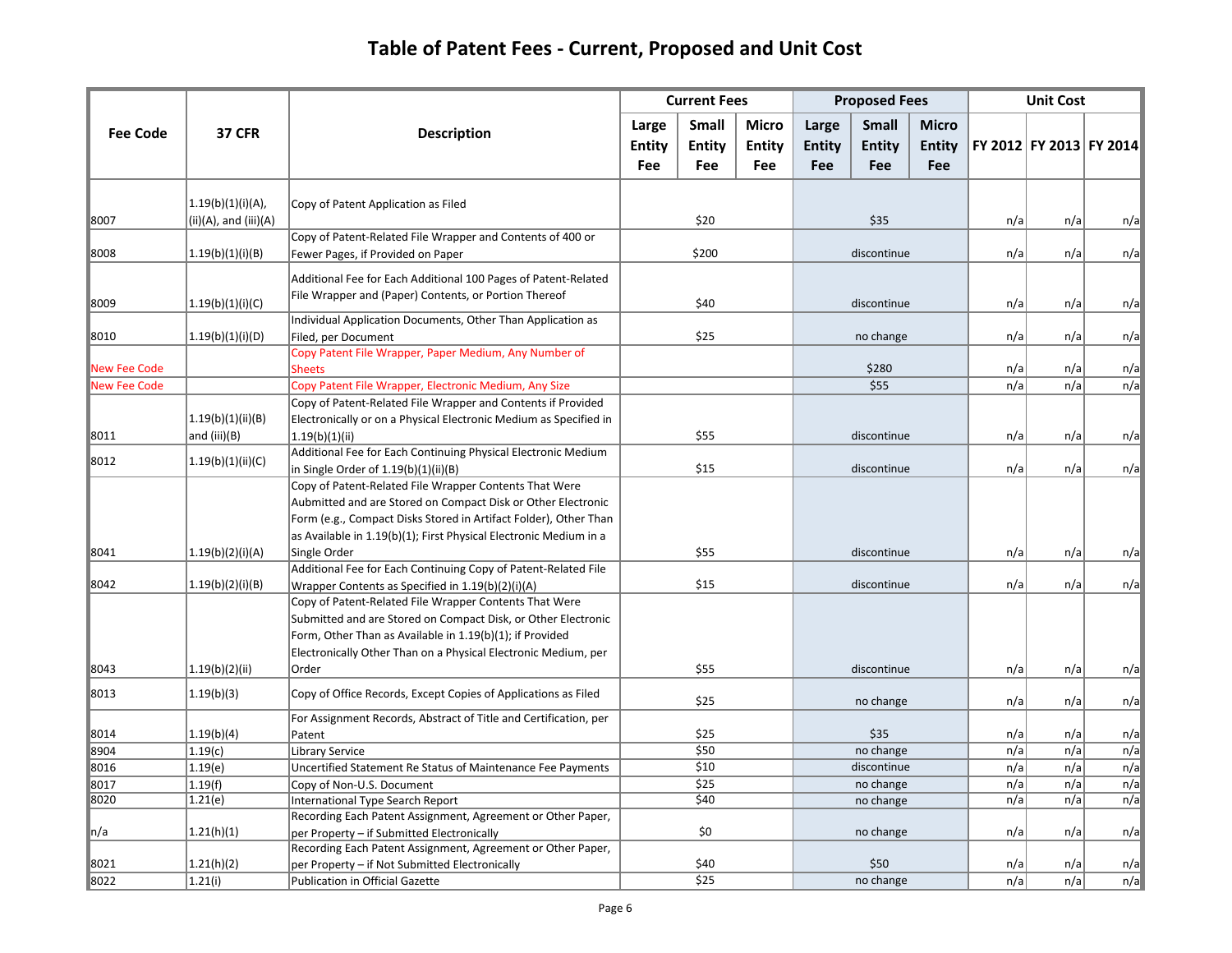|                             |                                 |                                                                                     | <b>Current Fees</b> |         |            |               | <b>Proposed Fees</b> |               |     | <b>Unit Cost</b>        |         |     |       |
|-----------------------------|---------------------------------|-------------------------------------------------------------------------------------|---------------------|---------|------------|---------------|----------------------|---------------|-----|-------------------------|---------|-----|-------|
|                             |                                 |                                                                                     | Large               | Small   | Micro      | Large         | <b>Small</b>         | <b>Micro</b>  |     |                         |         |     |       |
| <b>Fee Code</b>             | <b>37 CFR</b>                   | <b>Description</b>                                                                  | <b>Entity</b>       | Entity  | Entity     | <b>Entity</b> | Entity               | <b>Entity</b> |     | FY 2012 FY 2013 FY 2014 |         |     |       |
|                             |                                 |                                                                                     | Fee                 | Fee     | <b>Fee</b> | <b>Fee</b>    | Fee                  | Fee           |     |                         |         |     |       |
| 8023                        | 1.21(i)                         | Labor Charges for Services, per Hour or Fraction Thereof                            |                     | \$40    |            |               | discontinue          |               | n/a | n/a                     | n/a     |     |       |
| 8024                        | 1.21(k)                         | Unspecified Other Services, Excluding Labor                                         |                     | at cost |            |               | discontinue          |               | n/a | n/a                     | n/a     |     |       |
| 8026                        | 1.21(n)                         | Handling Fee for Incomplete or Improper Application                                 |                     | \$130   |            |               | no change            |               | n/a | n/a                     | n/a     |     |       |
| <b>Vew Fee Code</b>         |                                 | <b>Additional Fee for Overnight Delivery</b>                                        |                     |         |            |               | \$40                 |               | n/a | n/a                     | n/a     |     |       |
| <b>New Fee Code</b>         |                                 | <b>Additional Fee for Expedited Service</b>                                         |                     |         |            |               | \$160                |               | n/a | n/a                     | n/a     |     |       |
|                             | <b>Patent Enrollment Fees</b>   |                                                                                     |                     |         |            |               |                      |               |     |                         |         |     |       |
| 9001                        | (1.21(a)(1)(i))                 | Application Fee (Non-Refundable)                                                    |                     | \$40    |            |               | \$100                |               |     |                         | n/a     | n/a | \$194 |
|                             |                                 | Registration to Practice or Grant of Limited Recognition Under                      |                     |         |            |               |                      |               |     |                         |         |     |       |
| 9003                        | 1.21(a)(2)                      | $\vert$ §11.9(b) or (c)                                                             | \$100               |         | \$200      |               |                      | n/a           | n/a | \$427                   |         |     |       |
| <b>Vew Fee Code</b>         | 1.21(a)(2)                      | Grant of Limited Recognition Under §11.9(b) or (c)                                  |                     |         |            |               | \$200                |               | n/a | n/a                     | n/a     |     |       |
| 9005                        | 1.21(a)(4)                      | Certificate of Good Standing as an Attorney or Agent                                |                     | \$10    |            |               | \$40                 |               | n/a | n/a                     | \$34    |     |       |
|                             |                                 | Certificate of Good Standing as an Attorney or Agent, Suitable                      |                     |         |            |               |                      |               |     |                         |         |     |       |
| 9006                        | 1.21(a)(4)(1)                   | for Framing                                                                         |                     | \$20    |            | \$50          |                      |               | n/a | n/a                     | \$42    |     |       |
| 9010                        | 1.21(a)(1)(ii)(A)               | For Test Administration by Commercial Entity                                        |                     | \$200   |            | no change     |                      |               |     |                         | n/a     | n/a | \$410 |
| 9011                        | 1.21(a)(1)(ii)(B)               | For Test Administration by the USPTO                                                |                     | \$450   |            | no change     |                      |               | n/a | n/a                     | \$584   |     |       |
| 9012                        | (1.21(a)(5)(1))                 | Review of Decision by the Director of Enrollment and Discipline                     |                     | \$130   |            | \$400         |                      |               | n/a | n/a                     | \$1,769 |     |       |
|                             |                                 | Under $$11.2(c)$<br>Review of Decision of the Director of Enrollment and Discipline |                     |         |            |               |                      |               |     |                         |         |     |       |
| 9013                        | 1.21(a)(5)(ii)                  | Under §11.2(d)                                                                      |                     | \$130   |            | \$400         |                      |               | n/a | n/a                     | \$1,581 |     |       |
|                             |                                 | Application Fee for Person Disciplined, Convicted of a Felony or                    |                     |         |            |               |                      |               |     |                         |         |     |       |
| 9014                        | 1.21(a)(10)                     | Certain Misdemeanors Under §11.7(h)                                                 |                     | \$1,600 |            | no change     |                      |               | n/a | n/a                     | \$2,845 |     |       |
| 9004                        | 1.21(a)(9)(ii)                  | Administrative Reinstatement Fee                                                    |                     | \$100   |            | \$200         |                      |               | n/a | n/a                     | \$813   |     |       |
| 9020                        | 1.21(a)(9)(i)                   | Delinquency Fee                                                                     |                     | 50      |            |               | no change            |               | n/a | n/a                     | \$150   |     |       |
| 9024                        | 1.21(k)                         | Unspecified Other Services, Excluding Labor                                         |                     | at cost |            |               | no change            |               | n/a | n/a                     | \$65    |     |       |
| 9025                        | (1.21(a)(2))                    | Registration to Practice for Change of Practitioner Type                            |                     | \$100   |            |               | no change            |               | n/a | n/a                     | \$69    |     |       |
|                             |                                 | <b>Establish OED Information System Customer Interface Account</b>                  |                     |         |            |               |                      |               |     |                         |         |     |       |
| New Fee Code                |                                 | (ID & Password) - Performed by OED                                                  |                     |         |            |               | \$70                 |               | n/a | n/a                     | n/a     |     |       |
|                             |                                 | Roster Maintenance in OED Information System Customer                               |                     |         |            |               |                      |               |     |                         |         |     |       |
| <b>Vew Fee Code</b>         |                                 | Interface (Change of Address) - Performed by OED                                    |                     |         |            |               | \$70                 |               | n/a | n/a                     | n/a     |     |       |
| <b>New Fee Code</b>         |                                 | <b>Registration Examination Review Session</b>                                      |                     |         |            |               | \$450                |               | n/a | n/a                     | n/a     |     |       |
| <b>New Fee Code</b>         |                                 | <b>Disciplinary Proceeding</b>                                                      |                     |         |            |               | at cost              |               | n/a | n/a                     | n/a     |     |       |
| <b>General Service Fees</b> |                                 |                                                                                     |                     |         |            |               |                      |               |     |                         |         |     |       |
|                             | $1.21(b)(1)$ or                 |                                                                                     |                     |         |            |               |                      |               |     |                         |         |     |       |
| 9201                        | 2.6(b)(13)(i)                   | <b>Establish Deposit Account</b>                                                    | \$10                |         |            | discontinue   |                      | n/a           | n/a | n/a                     |         |     |       |
|                             | $1.21(b)(2)$ , (b)(3) or        |                                                                                     |                     |         |            |               |                      |               |     |                         |         |     |       |
| 9202                        | 2.6(b)(13)(ii) <br>$1.21(m)$ or | Service Charge for Below Minimum Balance                                            | \$25                |         | no change  |               |                      | n/a           | n/a | n/a                     |         |     |       |
| 9101                        | 2.6(b)(12)                      | Processing Each Payment Refused or Charged Back                                     |                     |         |            |               |                      |               |     |                         |         |     |       |
|                             |                                 |                                                                                     | \$50                |         | no change  |               |                      | n/a           | n/a | n/a                     |         |     |       |
| 8031                        |                                 | <b>Computer Records</b>                                                             |                     | at cost |            | discontinue   |                      | n/a           | n/a | n/a                     |         |     |       |
| <b>New Fee Code</b>         |                                 | Copy of Patent Grant Single-Page TIFF Images                                        |                     |         |            |               | \$10,400             |               | n/a | n/a                     | n/a     |     |       |